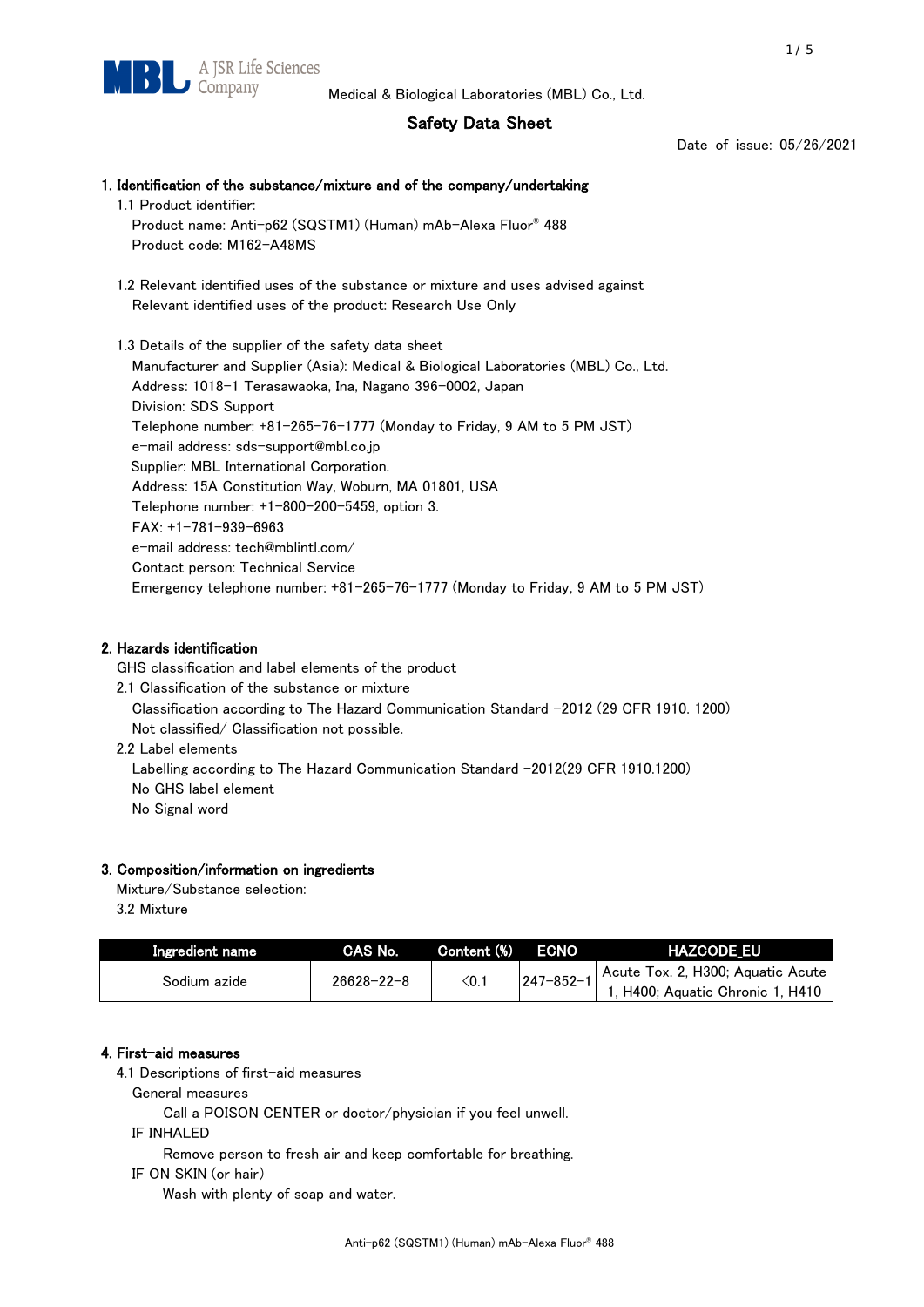#### IF IN EYES

 Rinse cautiously with water for several minutes. Remove contact lenses, if present and easy to do. Continue rinsing.

IF SWALLOWED

Rinse mouth.

#### 5. Fire-fighting measures

5.1 Extinguishing media

Suitable extinguishing media

Use appropriate extinguishing media suitable for surrounding facilities.

Unsuitable extinguishing media

Unsuitable extinguishing media data is not available.

5.2 Specific hazards arising from the substance or mixture

Specific hazards arising from the substance or mixture is not available.

- 5.3 Advice for firefighters
	- Specific fire-fighting measures
		- Evacuate non-essential personnel to safe area.

#### 6. Accidental release measures

- 6.1 Personnel precautions, protective equipment and emergency procedures
	- Wear proper protective equipment.
- 6.2 Environmental precautions

Prevent spills from entering sewers, watercourses or low areas.

6.3 Methods and materials for containment and cleaning up

 Absorb spill with inert material (dry sand, earth, et al), then place in a chemical waste container.

6.4 Reference to other sections

Refer to section 8

#### 7. Handling and storage

7.1 Precautions for safe handling

Preventive measures

(Safety treatments)

Avoid contact with skin.

Avoid contact with eyes.

Preventive measures data is not available.

Safety measures data is not available.

Any incompatibilities data is not available.

- Advice on general occupational hygiene
	- Do not get in eyes, on skin, or on clothing.
	- Wash hands thoroughly after handling.

#### 7.2 Storage

Conditions for safe storage data is not available.

Container and packaging materials for safe handling data is not available.

- 7.3 Specific end use(s)
	- Research Used Only.

#### 8. Exposure controls/personal protection

 8.1 Control parameters Adopted value (Sodium azide)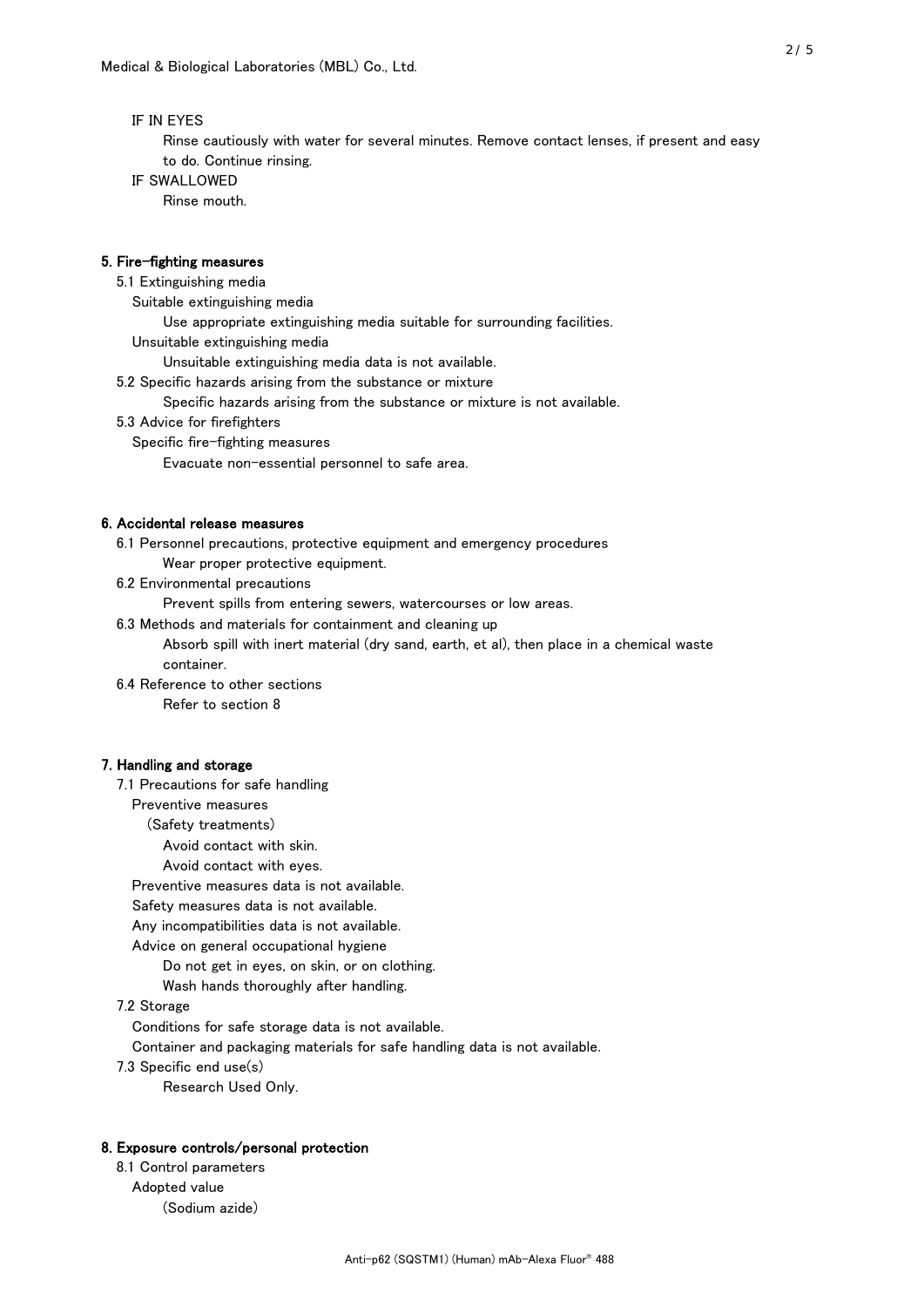ACGIH(1992) STEL: C (as Sodium azide) 0.29mg/m3; (as Hydrazoic acid vapor) 0.11ppm (Card impair; lung dam) 8.2 Exposure controls Appropriate engineering controls Do not use in areas without adequate ventilation. Washing facilities should be available. Individual protection measures Hand protection Wear protective gloves. Skin and body protection Wear protective clothing. 9. Physical and Chemical Properties 9.1 Information on basic physical and chemical properties Physical state: Liquid Color: Colored, dependent on the conjugates. (Alexa Fluor® 488; yellowish green, Alexa Fluor® 594; purple, Alexa Fluor® 647; pale blue, APC; light blue, Azami-Green; pale green, FITC; yellowish green, PE; pink) Odor data is not available. Melting point/Freezing point data is not available. Boiling point or initial boiling point data is not available. Flammability (gases, liquids and solids) data is not available. Lower and upper explosion limit/flammability limit data is not available. Flash point data is not available. Auto-ignition temperature data is not available.

Decomposition temperature data is not available.

pH: Neutral

Kinematic viscosity data is not available.

Solubility:

Solubility in water: good

Solubility in solvent data is not available.

n-Octanol/water partition coefficient data is not available.

Vapor pressure data is not available.

Density and/or relative density data is not available.

No Particle characteristics data is not available.

#### 10. Stability and Reactivity

10.1 Reactivity

Reactivity data is not available.

10.2 Chemical stability

Stable under normal storage/handling conditions.

10.3 Possibility of hazardous reactions

Possibility of hazardous reactions data is not available.

10.4 Conditions to avoid

Conditions to avoid data is not available.

10.5 Incompatible materials

Incompatible materials data is not available.

10.6 Hazardous decomposition products

Hazardous decomposition products data is not available.

#### 11. Toxicological Information

11.1 Information on toxicological effects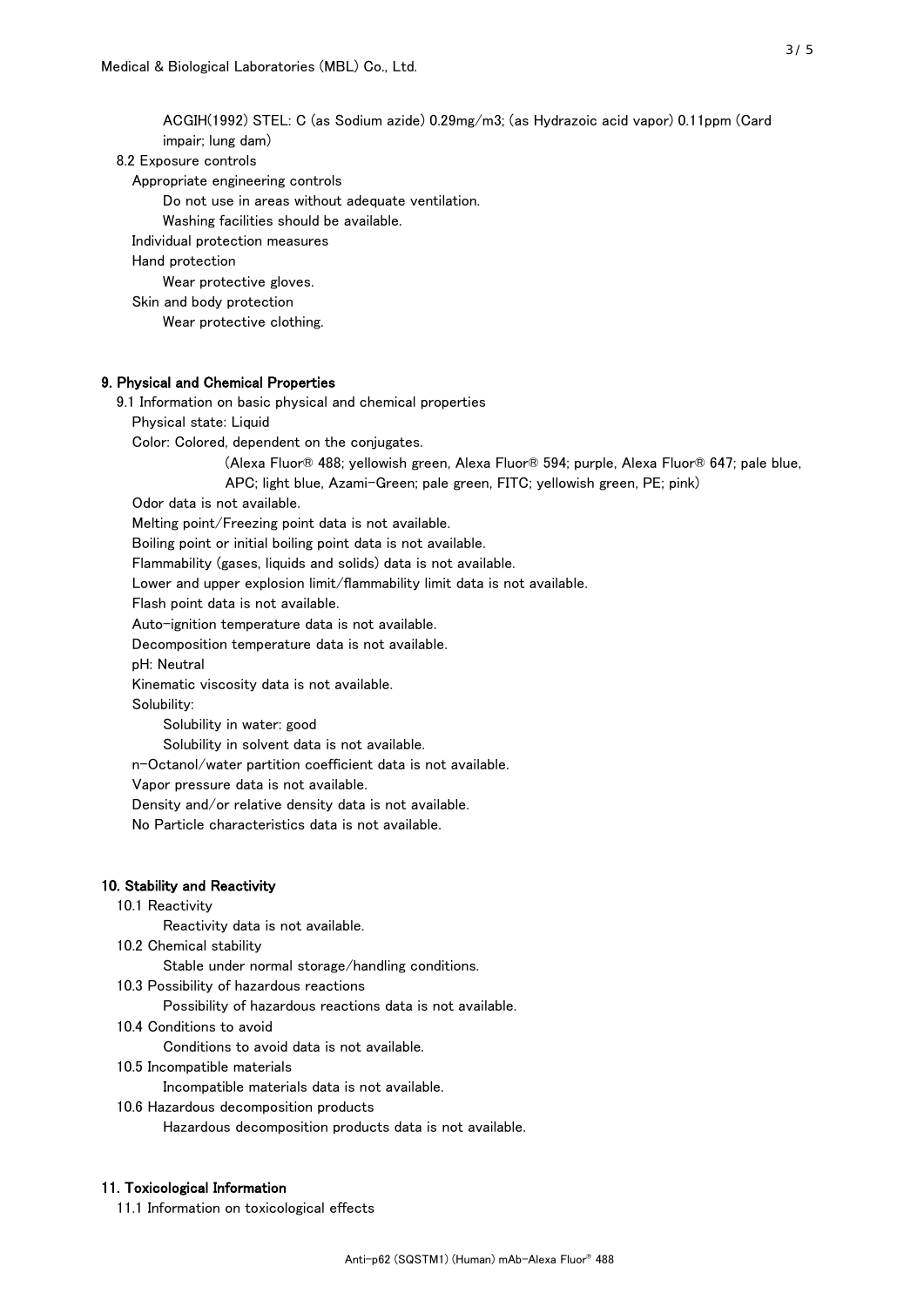Acute toxicity data is not available. Irritant properties Skin corrosion/irritation data is not available. Serious eye damage/irritation data is not available. Allergenic and sensitizing effects data is not available. Mutagenic effects data is not available. **Carcinogenicity**  (Sodium azide) ACGIH-A4(1992) : Not Classifiable as a Human Carcinogen Teratogenic effects data is not available. Reproductive toxicity data is not available. STOT STOT-single exposure data is not available. STOT-repeated exposure data is not available. Aspiration hazard data is not available.

#### 12. Ecological Information

#### 12.1 Ecotoxicity

Ecotoxicity data is not available.

Water solubility

(Sodium azide)

good (41.7 g/100 ml, 17℃) (ICSC, 2014)

- 12.2 Persistence and degradability
	- (Sodium azide)

Degradation measured by HPLC : 1% (Registered chemicals data check & review)

12.3 Bioaccumulative potential

(Sodium azide)

log Pow <= 0.3 (Check & Review, Japan)

12.4 Mobility in soil

Mobility in soil data is not available.

12.7 Other adverse effects

Ozone depleting chemical data is not available.

#### 13. Disposal considerations

 Description of waste residues and information on their safe handling and methods of disposal, including the disposal of any contaminated packaging

13.1 Waste treatment methods

Dispose of contents/container in accordance with local/national regulation.

Contaminated packing

Dispose of container after using the contents completely.

#### 14. Transport Information

UN No., UN CLASS

14.1 UN No. or ID No.: Not applicable

14.2 UN Proper Shipping Name : Not applicable

14.3 Class or division (Transport hazard class) : Not applicable

14.4 Packing group : Not applicable

Not applicable to IMDG Code

Not applicable to IATA Dangerous Goods Regulations

14.5 Environmental hazards

MARPOL Annex III - Prevention of pollution by harmful substances

Marine pollutants (yes/no) : no